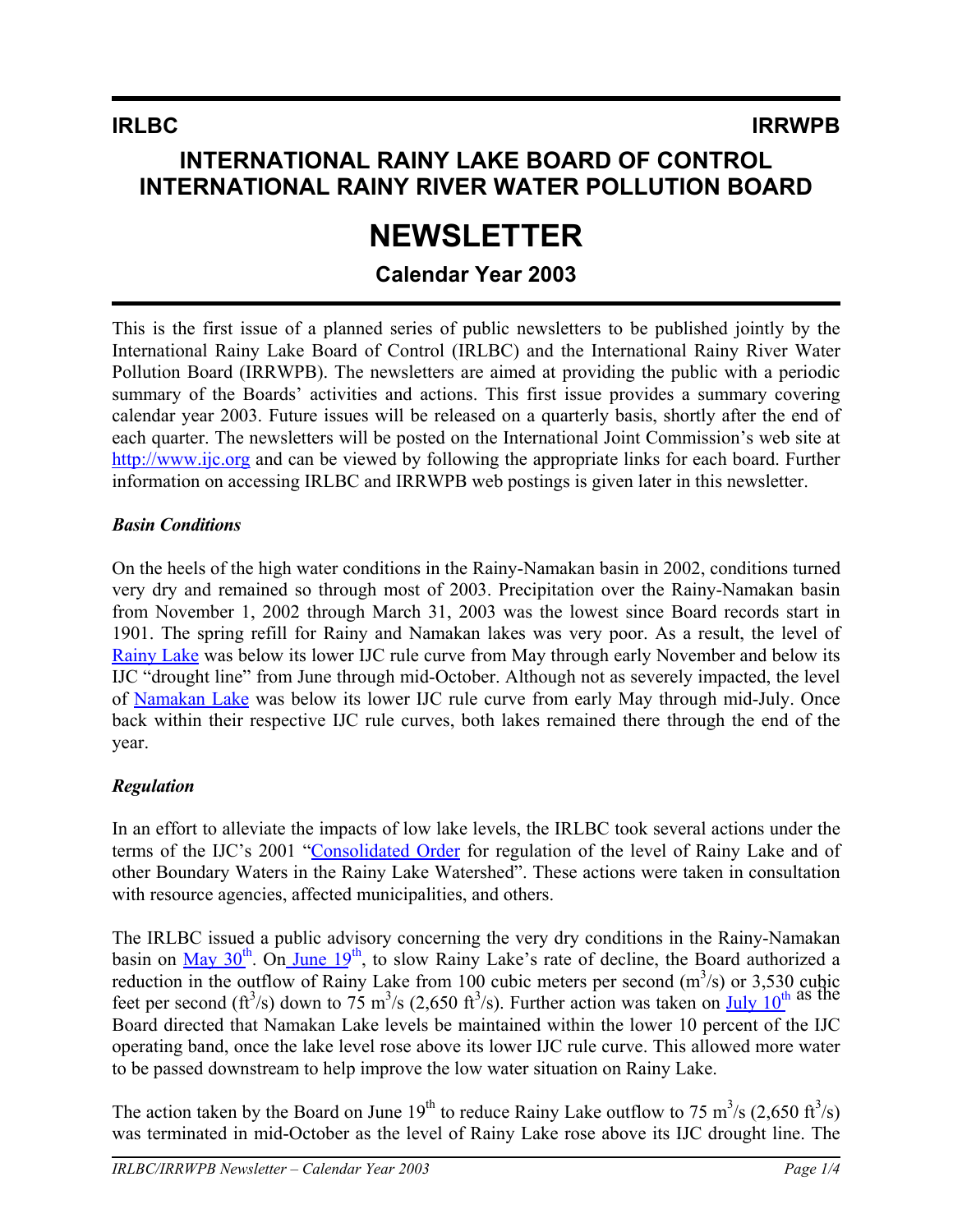normal IJC minimum outflow of 100 m<sup>3</sup>/s (3,530 ft<sup>3</sup>/s), as prescribed by the Consolidated Order, was reinstated.

On [November](http://www.ijc.org/rel/boards/rainylake/20031105_e.htm)  $5<sup>th</sup>$ , the Board issued revised guidance on Namakan Lake levels due to a modest improvement in basin conditions and the expectation that Rainy Lake would rise into its IJC band. Under the revised guidance, the Board directed that Namakan Lake levels be maintained in accordance with the general provisions of the IJC's January 2001 Consolidated Order, subject to the level of Rainy Lake returning to its IJC operating band. This action terminated the Board's July  $10^{th}$  directive.

For 2003, the level of Rainy Lake reached its lowest point on June  $23<sup>rd</sup>$  at 336.58 m (1104.3 ft), 87 cm (34 in) below its lower rule curve and 12 cm (5 in) below its drought line. This was the lowest summertime level since the rule curves were implemented in 1949. However, the lowest level recorded in recent years was 336.48 m (1103.9 ft) on October 14, 1998, which was 10 cm (4 in) below the minimum in 2003.

## *Local Public Involvement*

The IJC has a long-standing interest in having more local involvement in the water management activities of its various boards. Interest groups and residents in the Rainy-Namakan basin echoed these sentiments and requested stronger local input following the high water years of 2001 and 2002.

On May 12, 2003, IJC Canadian Chairman Herb Gray and IJC United States Commissioner Allen Olson held public meetings with representatives of affected interest groups in Fort Frances and Baudette to seek their views on improving local involvement. Two potential approaches were proposed for discussion.

Decision-making - To expand membership on the IRLBC from two to four, by adding two members who live within the watershed of Rainy Lake, Namakan Lake and Rainy River, one from the United States and one from Canada.

Advice to the IRLBC - To establish an Advisory Committee that would advise the IRLBC on matters of local concern regarding the Board's mandate, and to improve communication between the Board and the public within the watershed. The Advisory Committee would be comprised of members of the public who reside within the watersheds of Rainy Lake, Namakan Lake and Rainy River.

After assessing the public input, the IJC viewed expansion of the IRLBC as the best means for incorporating local involvement into the IRLBC decision-making process. On December 9, 2003 the IJC appointed Mr. Leland Grim and Mr. Steven Richardson to the Board.

Mr. Grim, of International Falls, Minnesota, taught science at Rainy River Community College for 33 years and has worked as a seasonal employee in Voyageurs National Park for 31 summers. He was appointed by the Governor to serve on the Minnesota Environmental Education Board for four years.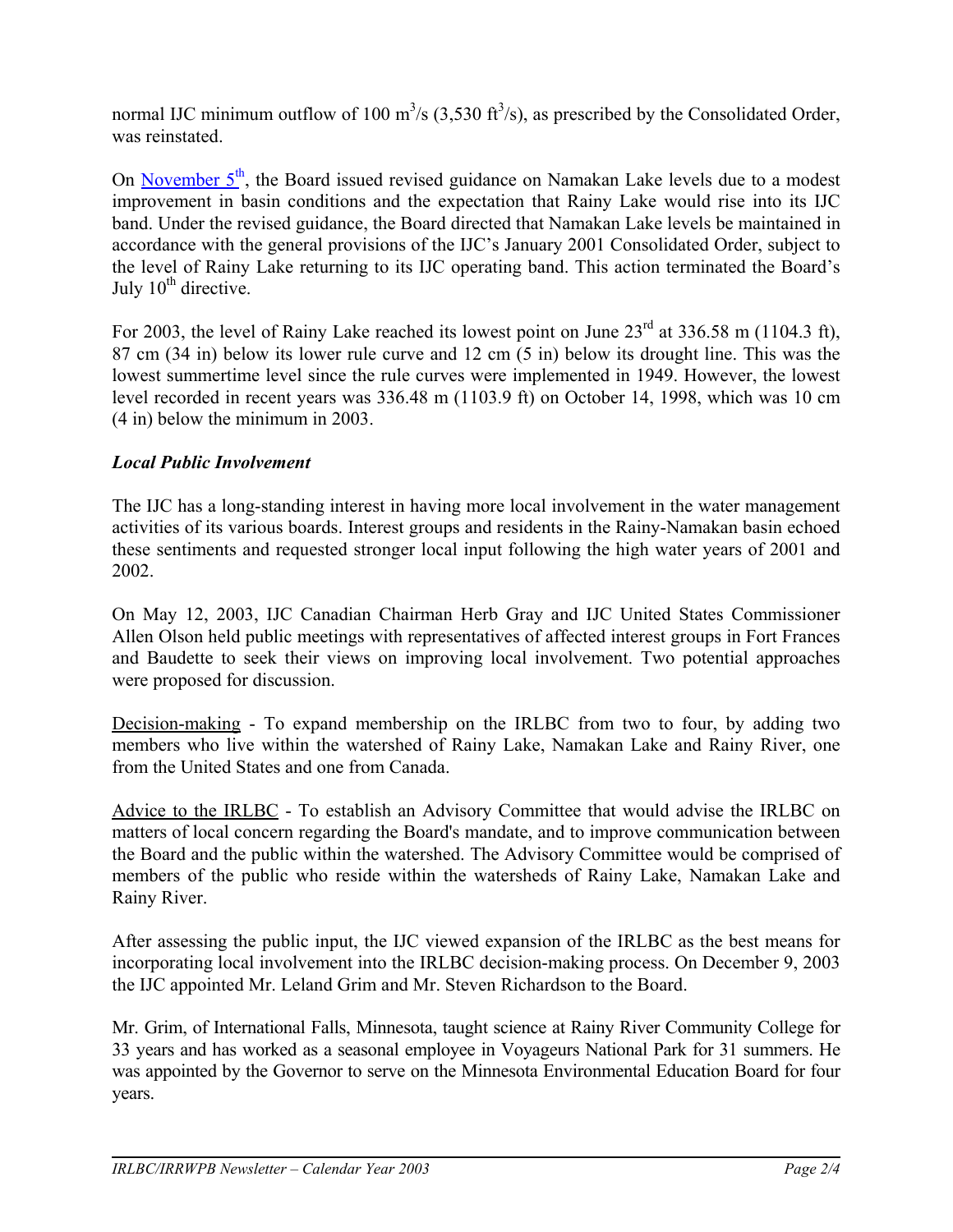Mr. Richardson, of Devlin, Ontario, has served as a firefighter for 21 years, including 10 years in management positions. In 2000, the Ontario Government appointed him Fire Coordinator for the District of Rainy River.

Mr. Grim and Mr. Richardson will join current members, Dr. Syed Moin of Burlington, Ontario and Colonel Robert Ball of St. Paul, Minnesota. Members of the IRLBC are expected to monitor Rainy Lake and Namakan Lake levels and outflows to ensure that regulation of these lakes is in compliance with the Commission's Orders.

With this goal achieved, the Commission has directed the IRLBC to continue with the investigation of the establishment of a local advisory committee.

#### *Annual Public Meetings*

The IRLBC and IRRWPB held joint annual public meetings in International Falls on July 24<sup>th</sup> and in the Town of Rainy River on July  $25<sup>th</sup>$ . Members of the IJC and staff were in attendance. In addition to a brief background on both Boards, the presentations focused on a review of basin conditions from January 2002 to the present. Emphasis was placed on the sharp contrast between the high water event of 2002 and the very dry conditions of 2003 in the Rainy-Namakan basin due to the high variability and unpredictability of inflow produced by nature. The Boards stressed the need for floodplain management and public awareness in light of such natural variability and limited ability of humans to control its consequences.

#### *Website Developments*

The IJC launched its new website in December 2003. Information on IRLBC and IRRWPB membership, board mandate, board publications (reports, news releases, etc.), useful links to other websites, and board activities, can now be found on the new website at the following web links:

IJC [http://www.ijc.org](http://www.ijc.org/)

IRLBC [http://www.ijc.org/conseil\\_board/rainy\\_lake/en/rl\\_home\\_accueil.htm](http://www.ijc.org/conseil_board/rainy_lake/en/rl_home_accueil.htm)

IRRWPB [http://www.ijc.org/conseil\\_board/rainy\\_river/en/rainy\\_home\\_accueil.htm](http://www.ijc.org/conseil_board/rainy_river/en/rainy_home_accueil.htm)

#### *Other Activities*

#### Hazardland Awareness

In light of the 2001 and 2002 high water events in the Rainy-Namakan basin, the Boards continue to explore means to raise public awareness about water levels that can occur, to educate the public about the shoreline hazard land or floodplain and to encourage local governments to adopt and enforce restrictions on the use and development of these lands.